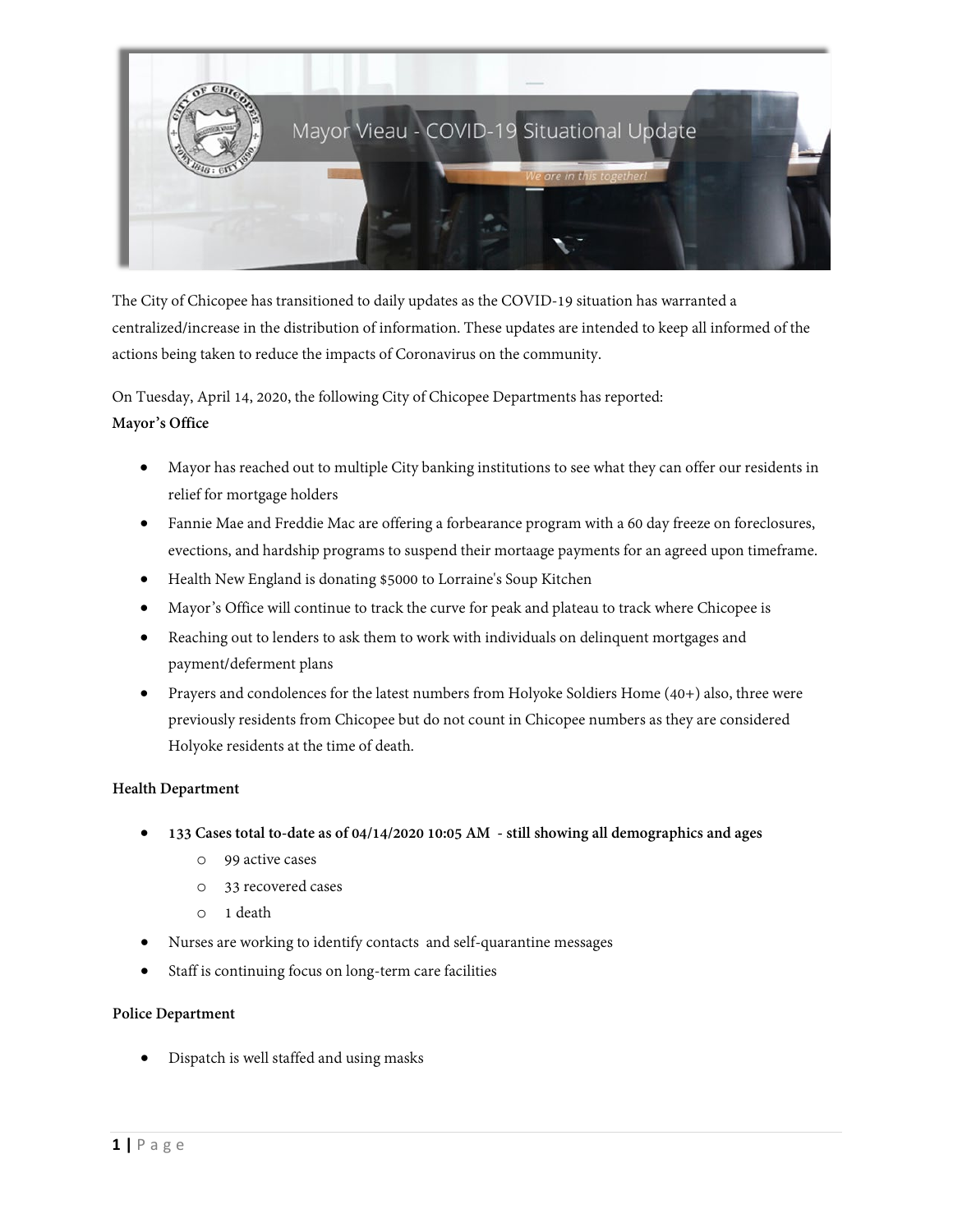- Stores are continuing to follow guidelines for customers and employees based on Gov. Baker social distancing requirements
- Call volumes are down and arrests are also down
- Checked on Soldier On and delivered 60 cloth masks to those residents
- Continuing to work on plans for reopening of the city amongst Governors Guidelines

### **Fire Department**

- One firefighter in quarantine. One new individual reported fever told to stay home and get tested at the Big E testing site.
- Mayor, Chief and some staff planning a visit to the Hampden County Sherriff Department's First Responder Recovery Home

### **Emergency Management**

- PPE good to mid-week with Fire Department order put in this week
- Case of hand sanitizer received and distributed to Fire, Police, Health Dept., and DPW
- More PPE will be received this week
- Need about 100 masks and cloth masks need for DPW Sanitation workers
- Wash station being maintained

### **DPW**

- 04/13 windstorm was mild and did not result in substantial damage to trees
- **Needs more cloth masks for essential employees**
	- o **Still reducing exposure to DPW employees through yellow bag program**
- **Will continue Trash/Recycle/Yard Waste pick-up as usual – NO PINK BAG PICK-UPS**
- Continuing to clean and disinfect vehicles
	- o Track of this time/supplies for possible COVID relief reimbursement

#### **Council on Aging**

- Wellness [phone]calls and check-ins continue to be made to seniors
- Working on no callback or pick up with 2 police officers
	- o The officers continue to check-in daily and are sent out with the list of people who aren't answering their wellness phone calls [about 30 today]
	- o Officers also delivering meals today for someone who does not have transportation.
- Constant contact with our wellness callers who send e-mail and phone updates daily.
- Special Prepared Dinners and Weekend packages continue to be offered
	- o Grab and Go 40+ orders
	- o Meals on Wheels still assisting with sign-ups
	- o Utilizing Community Development Block Grant to pay for the curbside meal service.